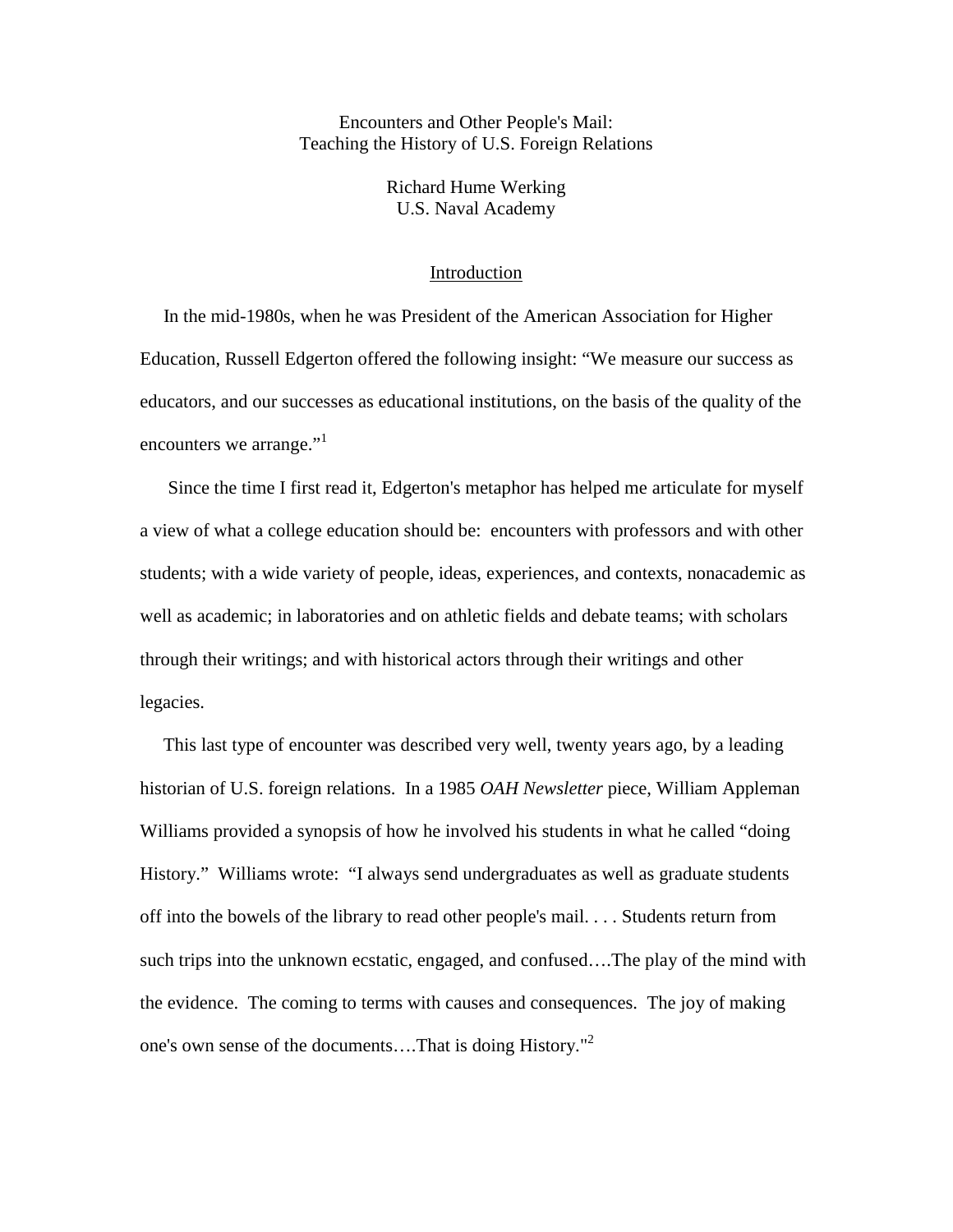On the one hand, we might plausibly say that although these are articulate statements, and useful reminders, they aren't telling us anything we didn't already know. After all, for many decades, at least, college teachers of history have wanted their students to obtain a basic knowledge of what happened when, why, through whose agency, and what it all means. Most of us have given considerable thought to arranging encounters for our students, although we may not have thought of our teaching in these terms. We have considered what we want to have our students confront, contemplate, and analyze: their classmates' ideas and assumptions, as well as their own; our lectures and our other words of wisdom; and the books, articles, films, and other documents we assign to them, as well as others that they discover on their own as part of their research. Long before the verb and adverb came to be packaged as the compound noun "critical thinking", we wanted our students to think critically and to articulate their thoughts more clearly.

 On the other hand, reminders such as these from Edgerton and Williams can be very useful indeed. They can prompt us to recall some of the fundamentals and, sometimes, to adapt them to current circumstances – such as new technologies and new generations of students. In my courses over the years I have given more thought to the books and other documents, especially primary sources and visual resources, that I want my students to confront and wrestle with just as they also confront my ideas and those of their peers. In addition to what the students and I do in the classroom, I have come to place considerable emphasis on what they do outside of class, particularly work that takes them beyond assigned readings and into what Williams called "other people's mail."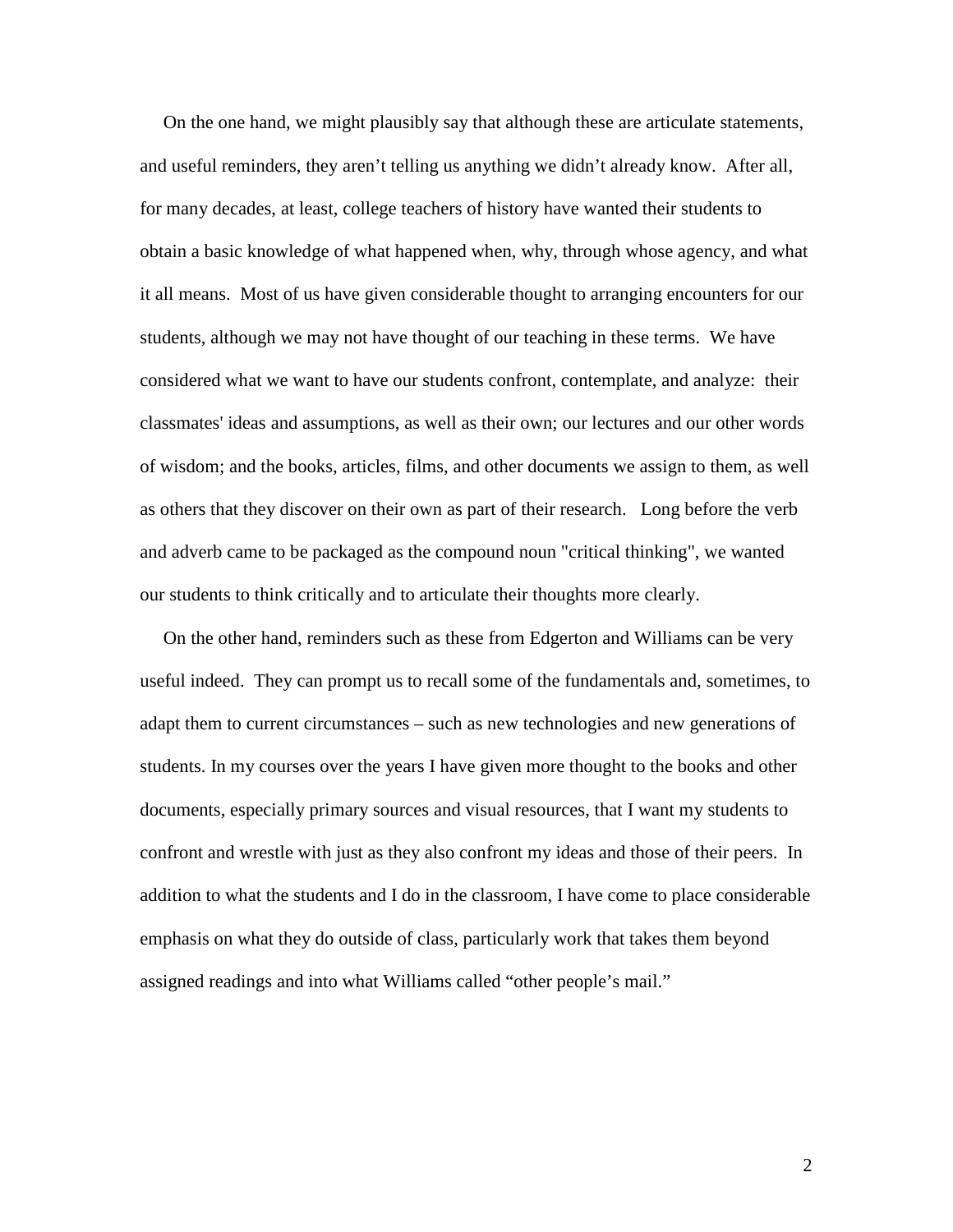# Learning How Others Teach

 For the most part we have acquired our teaching skills and practices chiefly through our individual efforts, taking as our points of reference the examples provided by the good (and not-so-good) teachers we as students had encountered years before. Once in the field, we have relied on the occasional conversation at a professional conference (what historian David Pace, perhaps too unappreciatively, has recently termed "haphazardly shared folk wisdom"<sup>3</sup>) and, if we are lucky, on the productive discussions that occur in some of our history departments on a fairly formal basis. It is quite a contrast with our role as scholars. There we conduct research – in the process usually profiting greatly from the work of others who have gone before – and are eager to publish our results. But as a profession we have not shared widely much information about our teaching, and consequently there is relatively little information readily available from others upon which we might draw.<sup>4</sup> Diplomatic historian Ken Bain, in his new book *What the Best College Teachers Do*, spells out the consequences of this neglect: "Teaching is one of those human endeavors that seldom benefits from its past. Great teachers emerge, they touch the lives of their students, and perhaps only through some of those students do they have any influence on the broad art of teaching. For the most part, their insights die with them, and subsequent generations must discover anew the wisdom that drove their practices."<sup>5</sup> This is hardly a situation we would wish to see prevail in historical research and writing.

 Nevertheless, this contrast between the record of our scholarship and that of our teaching is understandable. In-depth research, particularly when combined with the act of laying out the results for the scrutiny of one's peers, tends to make us expert on a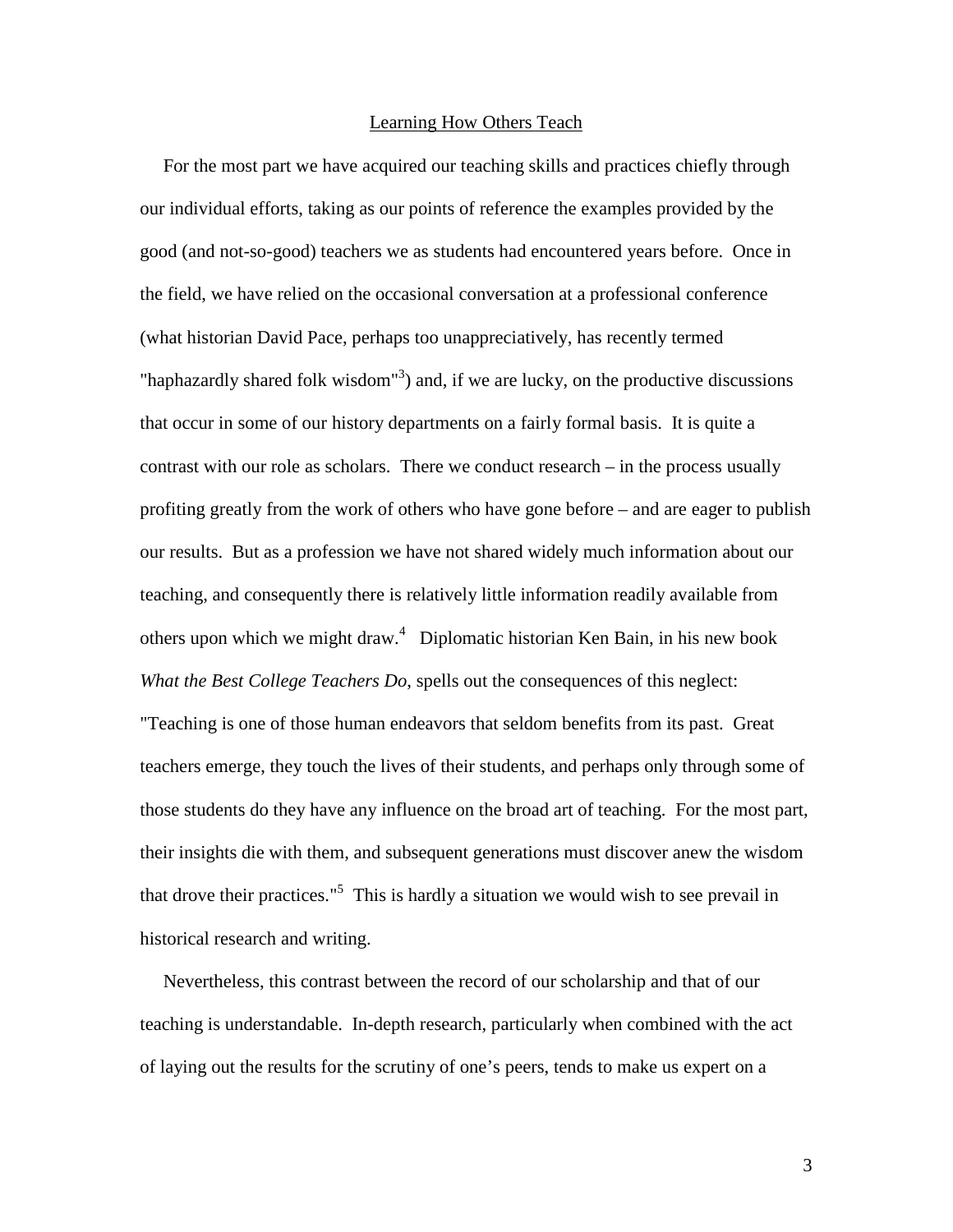given topic. We usually have a good basis for saying: "here's my interpretation of this matter and here's why." When it comes to teaching, relatively few of us believe that we have the same kind of expertise. We have faith in our practices for our colleges and our students, but for the most part we probably do not consider our experiences sufficiently generalizable to write them up and share them with our colleagues nationally or internationally.

 Those SHAFR members who would like to learn more about what their colleagues teach, and how they teach it, will likely be interested in a couple of developments. One of these is SHAFR's "syllabus initiative," begun last year, which makes syllabi available on our association's website. As William Cronon wrote in 1986, "the next best thing to asking someone how they teach is to look at the syllabi they hand out to students."<sup>6</sup> We on SHAFR's Teaching Committee<sup>7</sup> strongly encourage you to submit your syllabi to the SHAFR website. We hope that this enterprise will grow in the number of submissions and that it will also expand beyond syllabi to include assignments and other useful descriptions, which should make more evident the physiology of our courses as well as their anatomy.

 In addition to the syllabus initiative, the Teaching Committee has in fact asked SHAFR members what they teach and how they teach it, via the recent Survey on Teaching. The purpose of the survey was to obtain information about what courses SHAFR members are offering on the history of U.S. foreign relations, and how they are teaching them. By "how", we meant what materials (books, articles, audiovisual productions, other documents, etc.) teachers require students to read or view, what kinds of assignments they make, and how teachers and students use their time together in class. Some 150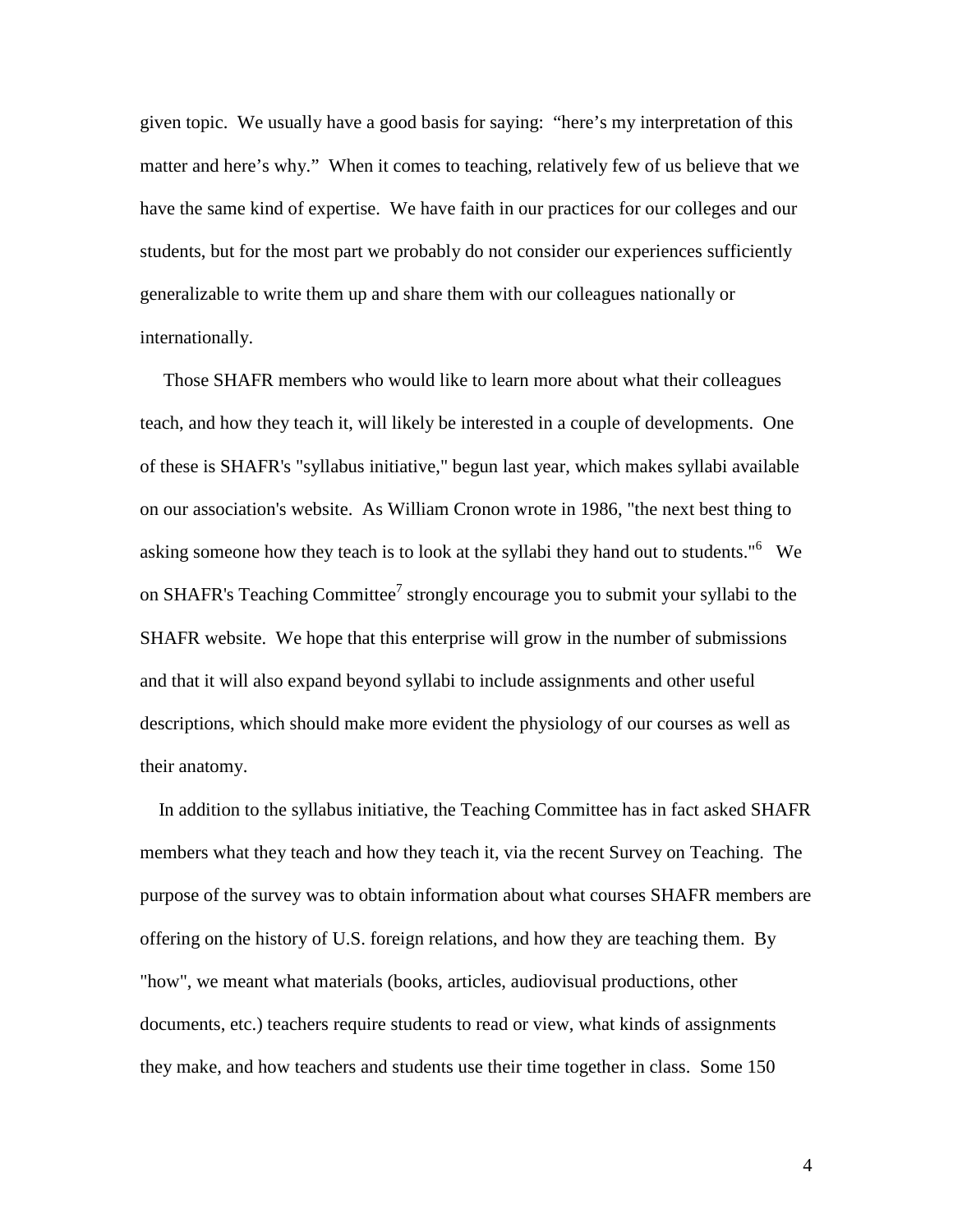SHAFR members responded, providing data on more than 300 courses. A full analysis of the survey will take many months, perhaps years, but the Committee expects to provide some of the survey results in the December 2005 issue of *Passport*.

## SHAFR Conference Program

 A few months ago, the Teaching Committee thought it would be useful to schedule a program on teaching at the 2005 annual conference. We wanted to do several things: 1) encourage discussion about teaching among our colleagues; 2) hear from those in attendance any ideas about how they believe SHAFR might be able to contribute to their teaching; 3) inform them about what the Teaching Committee is planning, and get their reactions; and 4) provide some preliminary results from the survey of teaching conducted this past spring. The program took place on Friday, June 24, with five members of the committee on hand along with 55 other conference attendees.

 Committee chair Mark Gilderhus welcomed the audience and outlined the organization of the program. The committee members then summarized briefly our approaches to teaching. For example, Mitch Lerner described in some detail techniques that he uses because he can't expect all of his students to love history the way he does. These include music as students come into and leave class, and a different tie carefully selected for each class day. Lerner also noted that he often tells his students, "There's no such thing as a wrong answer, just one that's insufficiently supported." In her classes, Catherine Forslund emphasizes the teacher's "enthusiasm and honesty," and she reminds her students that they too are historians. Carol Adams observed that a large number of courses are of the more general survey variety, and that it is important to make the history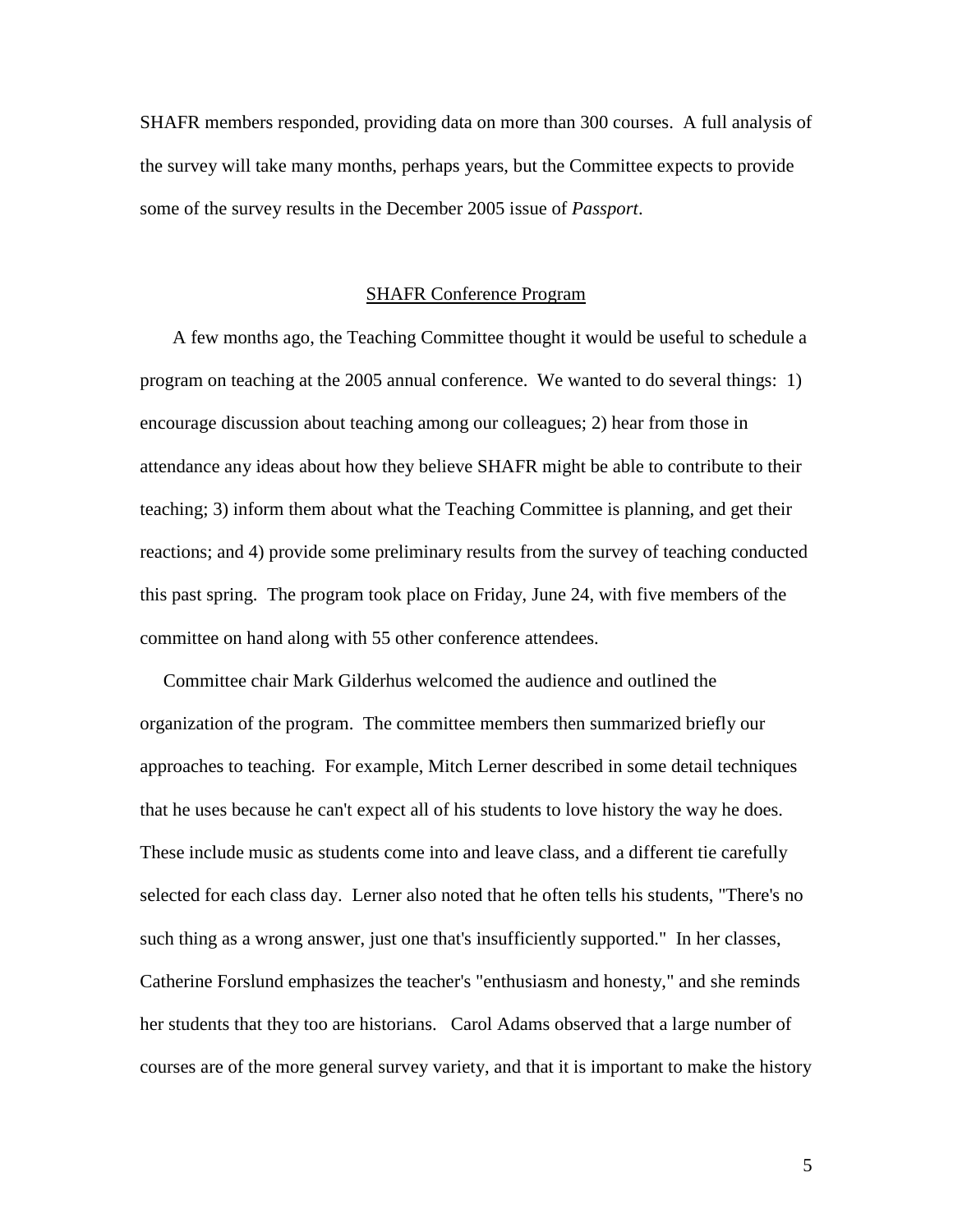of foreign relations an important part of these. For my part, some of the points I made at the session are replicated in the first few paragraphs above.

 One member of the audience expressed concern that the higher education departments on our campuses are failing to help prepare people for teaching at the university level. Mark Gilderhus agreed, saying that we tend to model our performance on the good teachers that we have had. He added that his university, Texas Christian, is one of the few he knows of that offers a course on university teaching.

 Another teacher in the audience advocated reviewing oneself. He asks his audiovisual center staff to make a video of him every couple of years, and he reviews several years' worth of these. Other suggestions from the audience included asking students on the final exam how they would have designed the course differently, $^8$  and the keeping of a teaching journal by the professor.

 As for the discussion about how SHAFR might help with teaching, there were a number of comments from the audience advocating the sharing at SHAFR conferences of various teaching tips, including information about what course materials are being used.

#### Straws in the Wind?

 As the size of the audience at our June 24 program might suggest, it is likely that teachers of American diplomatic history are becoming more interested in sharing with other practitioners information about their teaching. In addition, there seems to be some interest in helping build a professional infrastructure to support teaching in this field. As additional evidence I'll point to several straws in the wind: 1) in the April 2004 issue of *Passport*, Mitch Lerner's provocative "last word" column advocating more emphasis in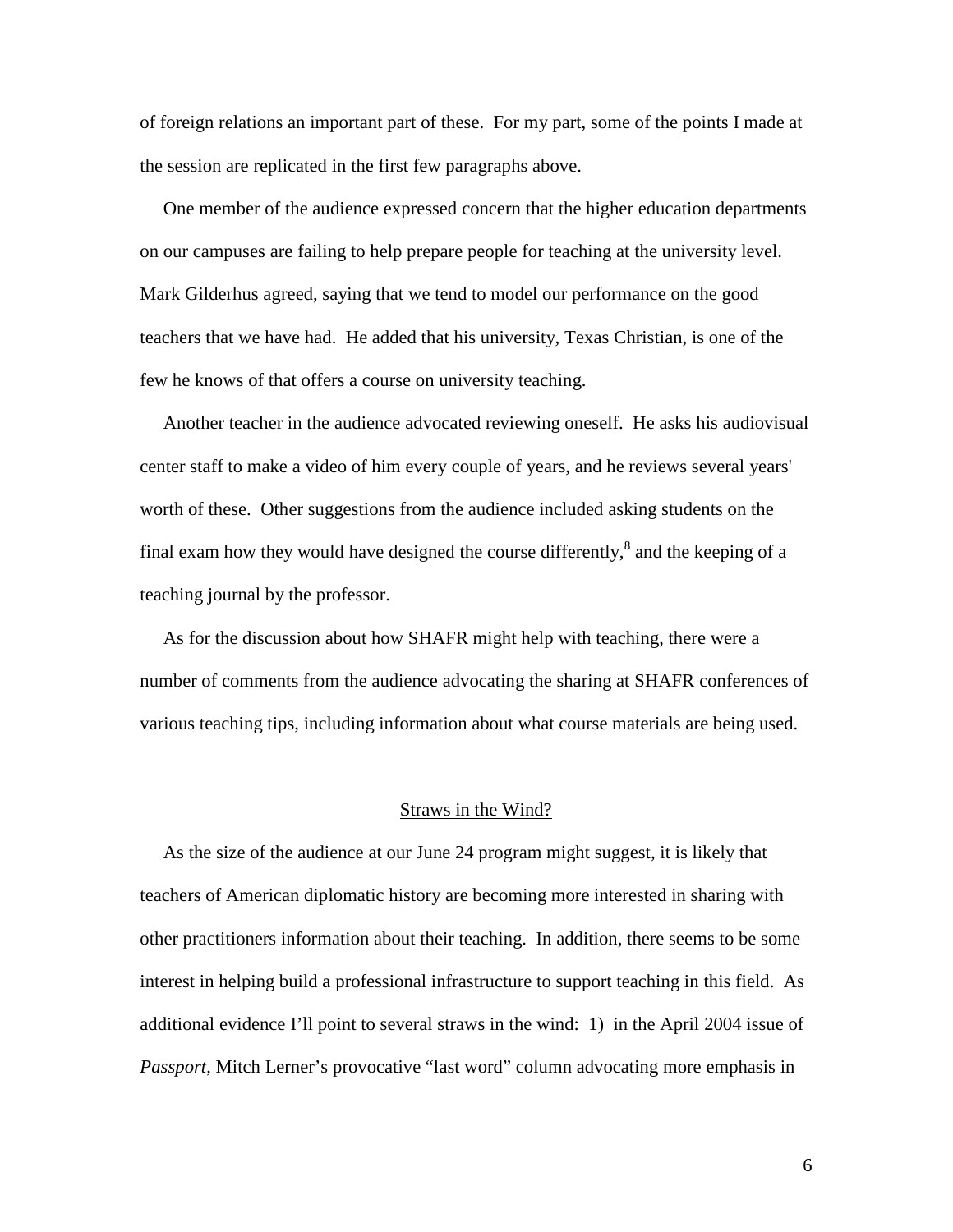SHAFR on teaching; 2) soon afterward, SHAFR president Mark Stoler's creation of a SHAFR Task Force on Teaching, now the Teaching Committee; 3) columns in *Passport*  last August and December by Gilderhus and Stoler, respectively, speaking to teaching issues; 4) Robert Shaffer's very interesting and useful article in last December's *Passport*, describing how he had his students react to books by Nick Cullather and Samuel Flagg Bemis in his classes (One member of the Teaching Committee has already followed Shaffer's suggestion and used Cullather's book, with very good results.); 5) in January, action by the SHAFR Council, funding a graduate assistant at Ohio State University to help launch a web version of the forthcoming survey; 6) the survey itself, both on the web and on paper, the latter appearing in last April's issue of *Passport*.

 Another indication of a growing interest in the teaching of history, coming from the larger historical profession, is a review article in last October's *American Historical Review.* The tone of David Pace's article can be inferred from its title: "The Amateur in the Operating Room: History and the Scholarship of Teaching and Learning."<sup>9</sup>

 Finally, across higher education more generally, there is the burgeoning growth of the National Survey of Student Engagement, conducted by researchers at Indiana University, and its companion Faculty Survey of Student Engagement. Since its inception in 2000, NSSE has been administered to more than 850 colleges and universities, institutions that account for approximately two-thirds of undergraduates enrolled in four-year schools. The findings of NSSE and FSSE are part of a growing body of higher education research that emphasizes the importance of several factors that many of us can appreciate, including an "academically rigorous curriculum, . . . challenging writing assignments," and "undergraduate research experiences."<sup>10</sup>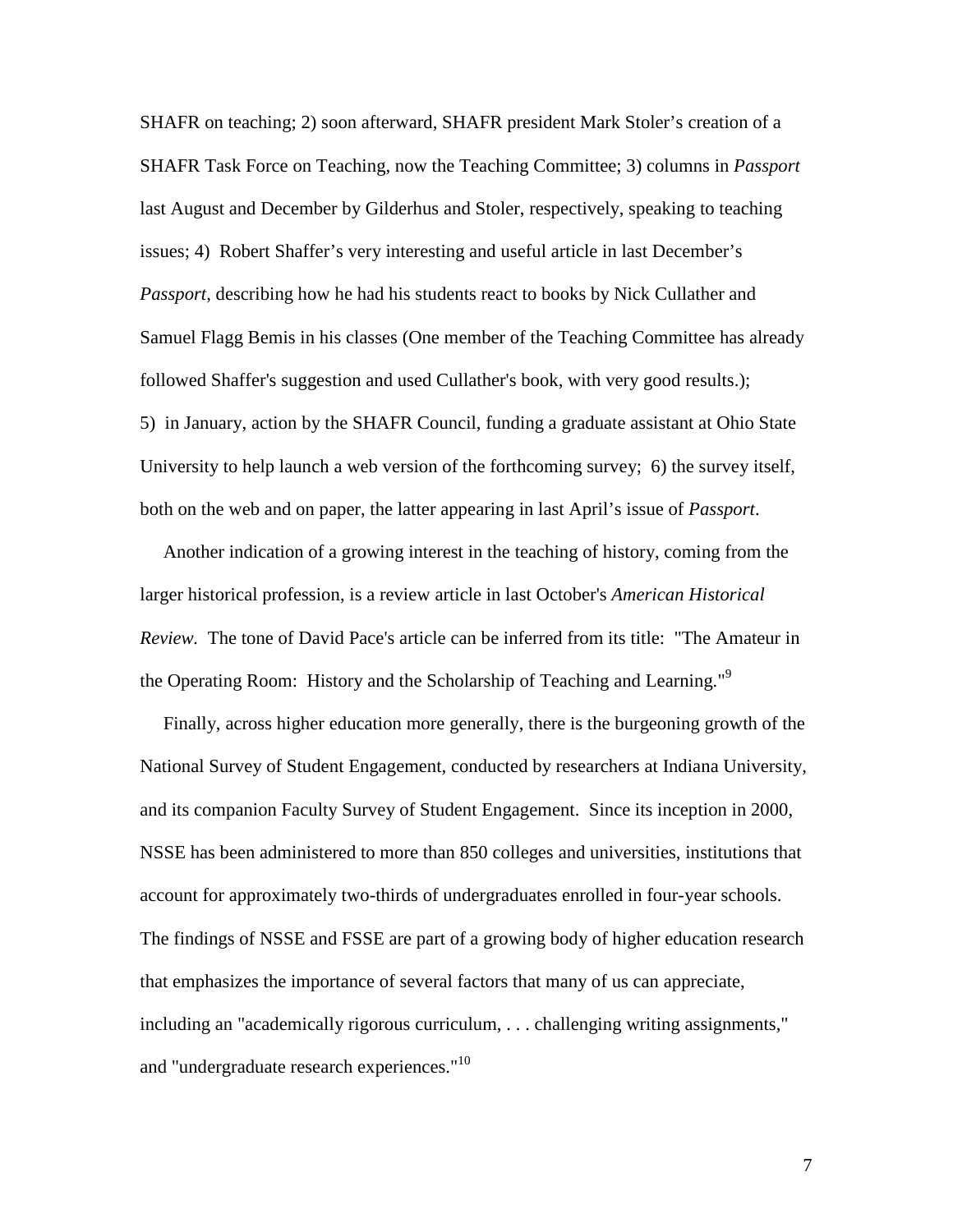Two related conclusions drawing upon this body of research come from Professor George Kuh of Indiana University, chief architect and administrator of the NSSE survey:

 1) "What counts most in terms of desired outcomes of college is what students do during college, not who they are or even where they go to college. . . .The time and energy students devote to educationally purposeful activities is the single best predictor of their learning and personal development. $11$ 

 2) "On balance, students do pretty much what their teachers expect and require them to do." $12$ 

 It is worth contemplating in our own environments the appropriate mix of factors that make for our students' educational success, including the traditionally accepted characteristics of ability and motivation, and the additional element of academically demanding assignments from faculty.

#### Postscript

 This guest column on teaching is only the first in what the Teaching Committee hopes will be a regular and long-lived series in *Passport*. We encourage your submissions and hope that editor Mitch Lerner receives a large number from which to choose. We also would like to see the submissions reflect a wide array of views, ranging from the most traditional to the unimaginably innovative, about what teachers of the history of U.S foreign relations have found useful for themselves and for their students' learning within the context of this vital subject. $^{13}$ 

<u>.</u>

<sup>&</sup>lt;sup>1</sup> Paul G. Pearson, "Powerful Encounters: Defining and Achieving Excellence," in *The State of the University* (Oxford, Ohio, 1986), p. 3. Pearson was President of Miami University, and this document was his address to the University Senate.